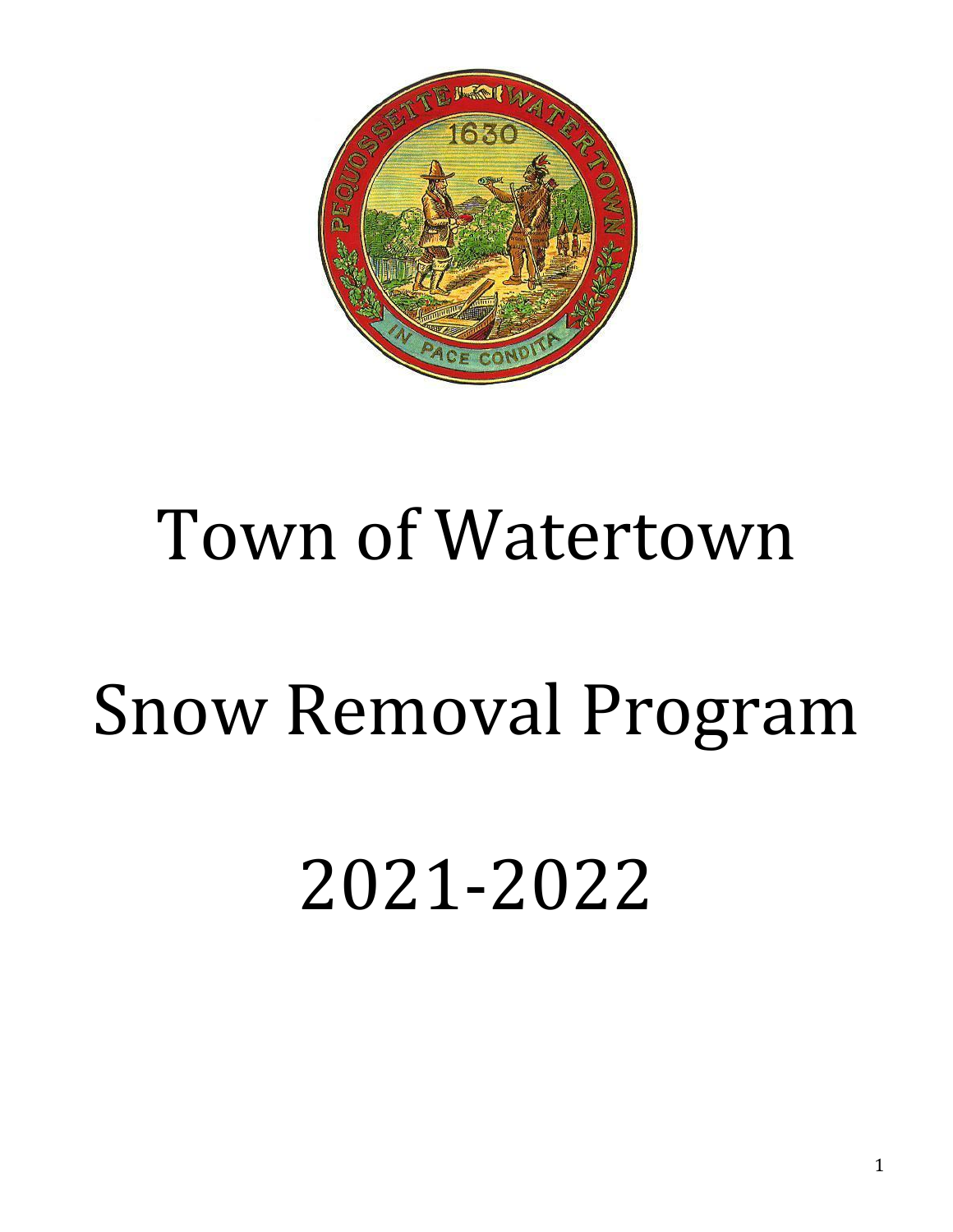## **Watertown Recreation Department and Council on Aging/Senior Center Snow Removal Program 2021-2022 Season (for Eligible Residents)**

Hello, Watertown Seniors and Residents with Disabilities,

We hope all are well and you are enjoying the early winter season.

In coordination with the Watertown Middle School, Watertown High School, Recreation Department, Council on Aging/Senior Center, and the Marshall Home Fund, we are offering a snow-shoveling program specifically for our senior residents over age 60 and those who are disabled. Watertown Middle School and Watertown High School students are matched with senior residents in their neighborhood, and assigned to be responsible for shoveling snow from the sidewalks, steps and driveways for the duration of the winter season. This year, thanks to generous support from the Marshall Home Fund, students will have an opportunity to earn a stipend by assisting with snow shoveling in their neighborhood.

### **Since this program depends heavily on student "volunteers", we may not have enough students to cover all households. Therefore, we cannot guarantee that there will be a student match who will be able to service your home.**

We will try to accommodate everyone and we will inform you either way.

As the winter snow season begins, we want to reach out to confirm the following:

1. Would you like to participate in the program this year?

2. If yes, please complete the attached Application and Waiver (including a description of the areas of your property that you would like shoveled and prioritizing each separate area by importance) and mail to:

Watertown Recreation Department Snow Removal Program 149 Main Street Watertown, MA 02472

Once we receive your information sheet and waiver, we will match the students shovelers by neighborhood and houses and confirm your assignment.

Additionally, please note the following about the way the program works:

- There is no guarantee that signing up will lead to services actually being rendered this winter season. The service depends on the number of students who sign up for the program and where those students reside in town (for safety, students shovelers are only given assignments close to where they reside). As such, if there are no students in your area or not enough students, we will not be able to provide services to everyone.
- Student(s) are assigned to the same house for the duration of the winter. They will be asked to shovel the same house after each storm.
- The student(s) do not check in when they arrive at the house. They are told to arrive, do the job and leave. They may not enter the homes and they may not accept anything from residents.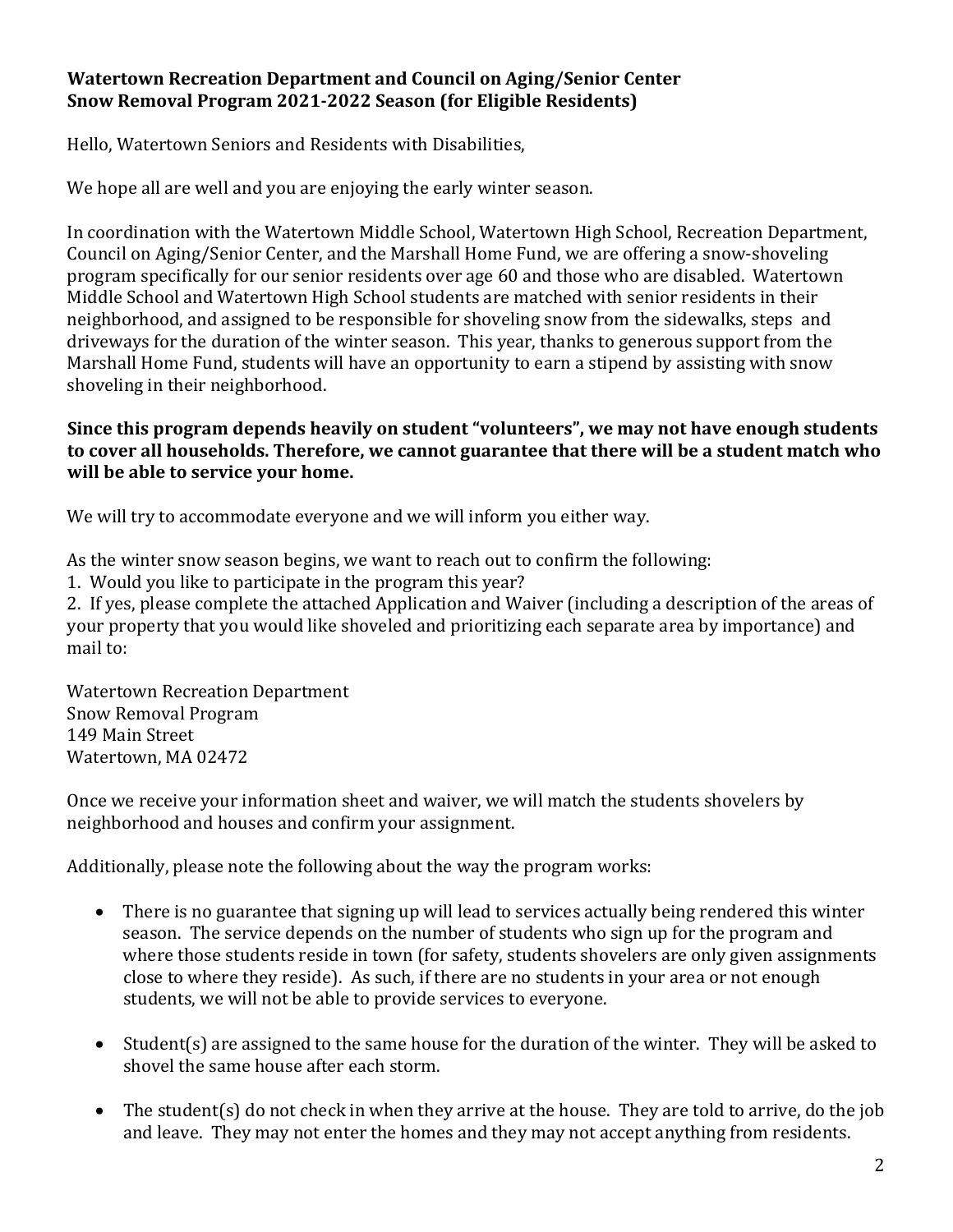- Though good-natured, please do not give student(s) any additional tips or treats for their services. No food, drinks, or gifts of any kind. The students will earn a stipend provided and through a generous grant from the Marshall Home Fund and community service credits as a result of their efforts.
- When school is in session the day of a snowstorm, the students will shovel at their earliest convenience and have the discretion to shovel before or after school.
- The students use their best discretion when deciding how long after a snowfall to shovel.
- Should a student fail to fulfill their obligation after a snowfall, the student will be contacted to do so. If they should fail a second time, they shall be removed from the program. An effort will then be made to replace the student.
- Should a student be sick or on vacation or otherwise unable to shovel for a particular storm, they are instructed to inform the Recreation Department which will do its best to inform the resident of the student's absence.
- Please provide a description of your property and more specifically what you require to be shoveled. Also, please indicate which areas are more essential for shoveling services.
- Participation is contingent upon signing the program's waiver.
- The Town of Watertown reserves the right to cancel the snow removal program for a home, if at any time the Town of Watertown deems that the property is unsafe for the student to provide snow removal services.
- There is no cost for this program.

Please let us know at your earliest convenience whether you would like to participate this year and mail back the enclosed waiver. Also, feel free to send along any follow up questions. Thank you!

Kind regards,

Peter Centola<br>
Recreation Director<br>
Council on Aging/Se Council on Aging/Senior Center Director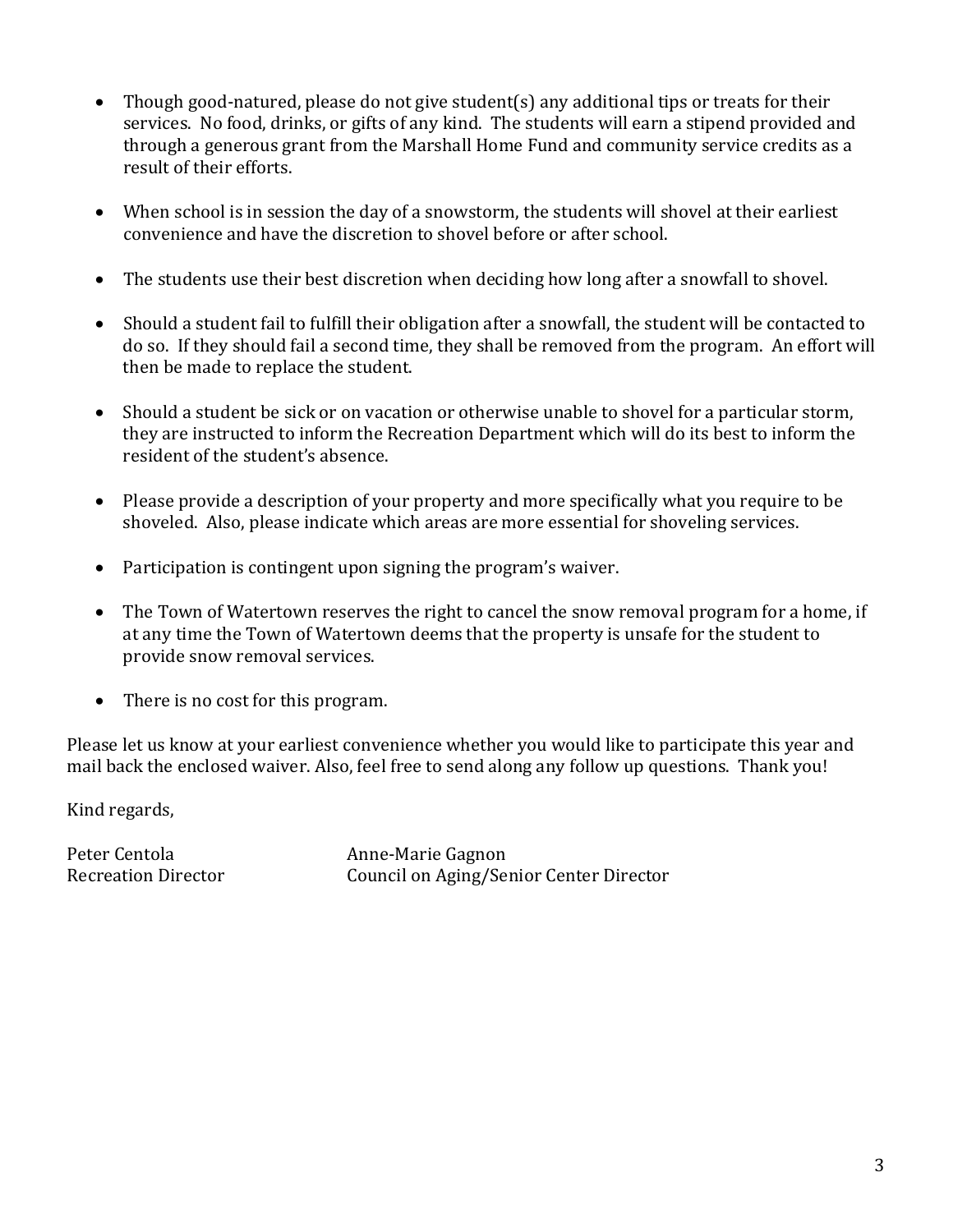### **Watertown Recreation Department**

149 Main Street - Watertown, MA 02472 Phone 617-972-6494 ● (F) 617-926-6129 recreation@watertown-ma.gov ● website: www.recreation.watertown-ma.gov

## Application for **Snow Removal Assistance Program**

| Who:   | Watertown Seniors (60+) or Disabled Residents ONLY             |
|--------|----------------------------------------------------------------|
| When:  | Winter of 2021-2022                                            |
| Time:  | Earliest convenience of the student assigned after a snowstorm |
| Where: | Watertown Community Neighborhoods                              |
| Fee:   | None                                                           |

### **To Register Online:**

Go to our website at [www.recreation.watertown-ma.gov](http://www.recreation.watertown-ma.gov/) and select **"Online Registration"**

**Description:** After a snowstorm and at their earliest convenience, students will remove snow from main entrances, sidewalks, walkways and driveways for Watertown residents who are in need of assistance due to age, disability or other health reasons. The objective is to clear snow so that people can get out of their houses, and clear sidewalks so that neighbors can travel safely. It also gives students an opportunity to develop strong community spirit and a sense of responsibility. All program participants are required to sign waivers which will allow the Town of Watertown to evaluate their addresses to confirm that the premises are safe for student shoveling.

# **Watertown Recreation Department Application for Snow Removal Assistance Program for Seniors** Name: \_\_\_\_\_\_\_\_\_\_\_\_\_\_\_\_\_\_\_\_\_\_\_\_\_\_\_\_\_\_\_\_\_\_\_\_\_\_\_\_\_\_\_\_\_\_\_\_\_\_\_\_\_\_\_\_\_\_\_\_\_ Date of Birth \_\_\_\_\_\_\_\_\_\_\_\_\_\_\_\_\_\_\_\_\_\_\_\_\_\_\_\_\_\_\_\_ Address: \_\_\_\_\_\_\_\_\_\_\_\_\_\_\_\_\_\_\_\_\_\_\_\_\_\_\_\_\_\_\_\_\_\_\_\_\_\_\_\_\_\_\_\_\_\_\_\_\_\_\_\_\_\_\_\_\_\_\_\_\_\_\_\_\_\_\_\_\_\_\_\_\_\_\_\_\_\_\_\_\_\_\_\_\_\_\_\_\_\_\_\_\_\_\_\_\_\_\_\_\_\_\_\_\_\_\_ Daytime Phone: \_\_\_\_\_\_\_\_\_\_\_\_\_\_\_\_\_\_\_\_\_\_\_\_\_\_\_\_\_\_\_\_\_\_\_\_\_\_\_\_\_\_ Cell Phone: \_\_\_\_\_\_\_\_\_\_\_\_\_\_\_\_\_\_\_\_\_\_\_\_\_\_\_\_\_\_\_\_\_\_\_\_\_\_\_\_\_\_\_ Work Phone: The contraction of the contraction of the contraction of the contraction of the contraction of the contraction of the contraction of the contraction of the contraction of the contraction of the contraction of t How would you like us to contact you? \_\_\_\_\_\_\_\_\_\_\_\_\_\_\_\_\_\_\_\_\_\_\_\_\_\_\_\_\_\_\_\_\_\_\_\_\_\_\_\_\_\_\_\_\_\_\_\_\_\_\_\_\_\_\_\_\_\_\_\_\_\_\_\_\_\_\_\_\_\_\_\_\_ Description of property and areas needing snow removal, in priority order: \_\_\_\_\_\_\_\_\_\_\_\_\_\_\_\_\_\_\_\_\_\_\_\_\_\_\_\_\_\_\_\_\_\_\_\_\_\_\_\_\_\_\_\_\_\_\_\_\_\_\_\_\_\_\_\_\_\_\_\_\_\_\_\_\_\_\_\_\_\_\_\_\_\_\_\_\_\_\_\_\_\_\_\_\_\_\_\_\_\_\_\_\_\_\_\_\_\_\_\_\_\_\_\_\_\_\_\_\_\_\_\_\_\_\_\_\_\_ \_\_\_\_\_\_\_\_\_\_\_\_\_\_\_\_\_\_\_\_\_\_\_\_\_\_\_\_\_\_\_\_\_\_\_\_\_\_\_\_\_\_\_\_\_\_\_\_\_\_\_\_\_\_\_\_\_\_\_\_\_\_\_\_\_\_\_\_\_\_\_\_\_\_\_\_\_\_\_\_\_\_\_\_\_\_\_\_\_\_\_\_\_\_\_\_\_\_\_\_\_\_\_\_\_\_\_\_\_\_\_\_\_\_\_\_\_\_  $Signature:$ **Please return Application and Waiver to the Watertown Recreation Office.**

Please register your email on the **"Notify Me"** at our websit[e www.recreation.watertown-ma.gov](http://www.recreation.watertown-ma.gov/) to receive future program information.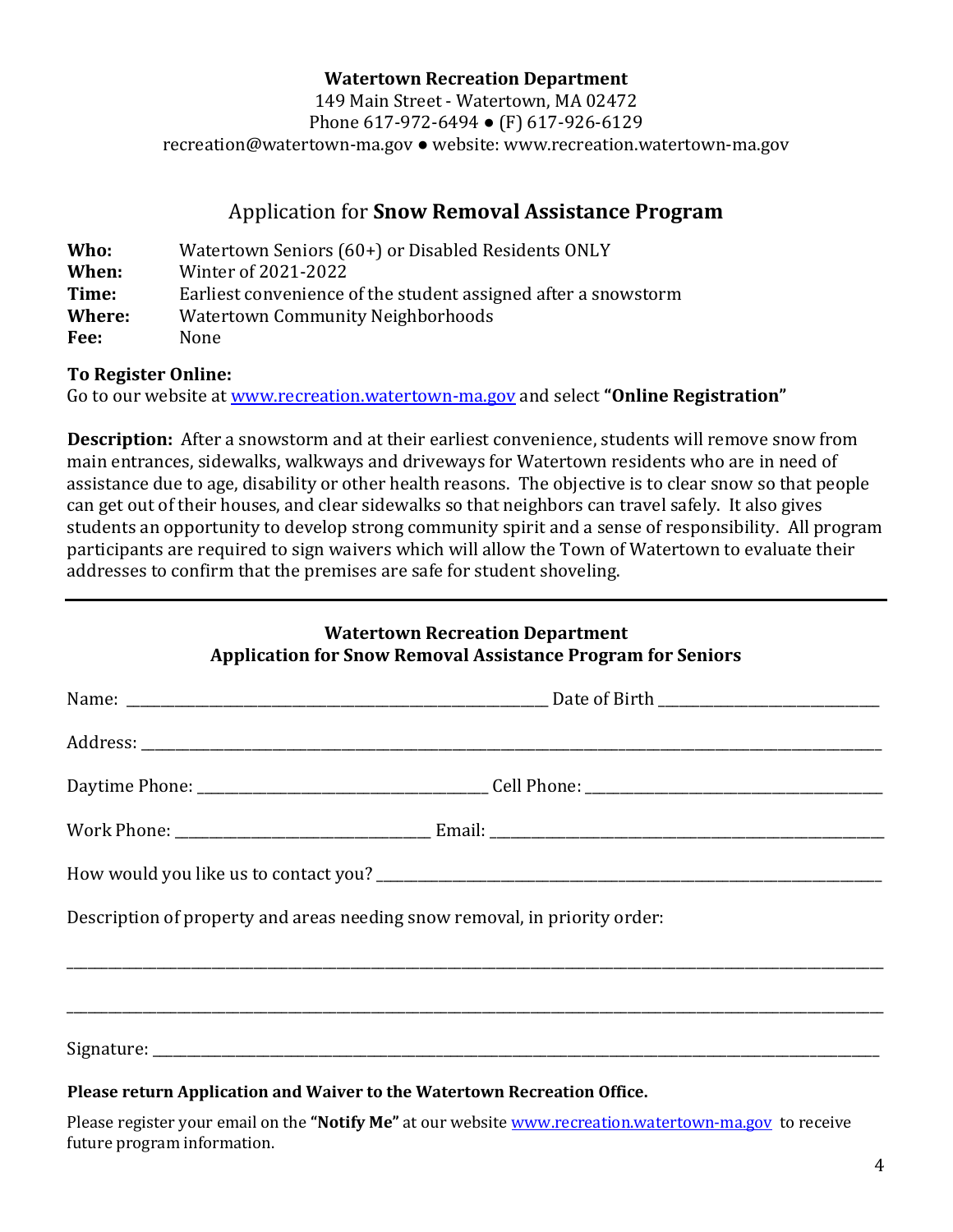The Watertown Recreation Department has **Facebook, Twitter, Instagram and YouTube** pages. The Facebook address is WatertownRecreationDepartment and the Twitter address is @Watertownrec. The address for Instagram is watertownrecreation and YouTube is Watertown Recreation.

### **Town of Watertown, Department of Recreation and Council on Aging/Senior Center**

## SNOW REMOVAL PROGRAM WAIVER. RELEASE, HOLD HARMLESS AND INDEMNIFICATION AGREEMENT

In consideration of participation in the Town of Watertown's Snow Removal Program, the undersigned hereby waives, releases, agrees not to sue, and holds harmless the Town of Watertown, its officers, agents, volunteers, and employees from all actions, causes of action, damages, claims or demands, known or unknown, which the undersigned, and their successors, heirs, executors, administrators, or assigns may have against the Town of Watertown, its officers, agents, employees, and volunteers for any harm, damages, or injury to myself or my property, or for my death, which may arise as a result of my participation in the Town of Watertown's Snow Removal Program.

The undersigned individual shall save, defend, indemnify and hold the Town of Watertown, its volunteers, officers, boards, commissioners, employees, attorney, and agents harmless from any injury including, without limitation, personal injury, death, real or personal property damage, or direct or indirect economic injury, claim, demand, suit, judgment, execution, liability, debt, damages or penalty arising out of any such claims, resulting from, or alleged to arise out of, or result from, my participation in the Town of Watertown's Snow Removal Program.

The undersigned has read this waiver, release, hold harmless and indemnification agreement and understands its terms. The undersigned executes this agreement voluntarily and with full knowledge of its significance.

In witness whereof, I have executed this waiver, release, and hold harmless agreement at Watertown, Massachusetts on the date written below.

\_\_\_\_\_\_\_\_\_\_\_\_\_\_\_\_\_\_\_\_\_\_\_\_\_\_\_\_\_\_\_\_\_\_\_\_\_\_\_\_\_\_\_\_\_\_\_\_\_\_\_\_\_\_\_\_\_\_\_\_\_\_\_\_\_\_\_\_\_\_\_\_\_ Signature

\_\_\_\_\_\_\_\_\_\_\_\_\_\_\_\_\_\_\_\_\_\_\_\_\_\_\_\_\_\_\_\_\_\_\_\_\_\_\_\_\_\_\_\_\_\_\_\_\_\_\_\_\_\_\_\_\_\_\_\_\_\_\_\_\_\_\_\_\_\_\_\_\_ (Print name)

\_\_\_\_\_\_\_\_\_\_\_\_\_\_\_\_\_\_\_\_\_\_\_\_\_\_\_\_\_\_\_\_\_\_\_\_\_\_\_\_\_\_\_\_\_\_\_\_\_\_\_\_\_\_\_\_\_\_\_\_\_\_\_\_\_\_\_\_\_\_\_\_\_ (Address)

\_\_\_\_\_\_\_\_\_\_\_\_\_\_\_\_\_\_\_\_\_\_\_\_\_\_\_\_\_\_\_\_\_\_\_\_\_\_\_\_\_\_\_\_\_\_\_\_\_\_\_\_\_\_\_\_\_\_\_\_\_\_\_\_\_\_\_\_\_\_\_\_\_ (Date)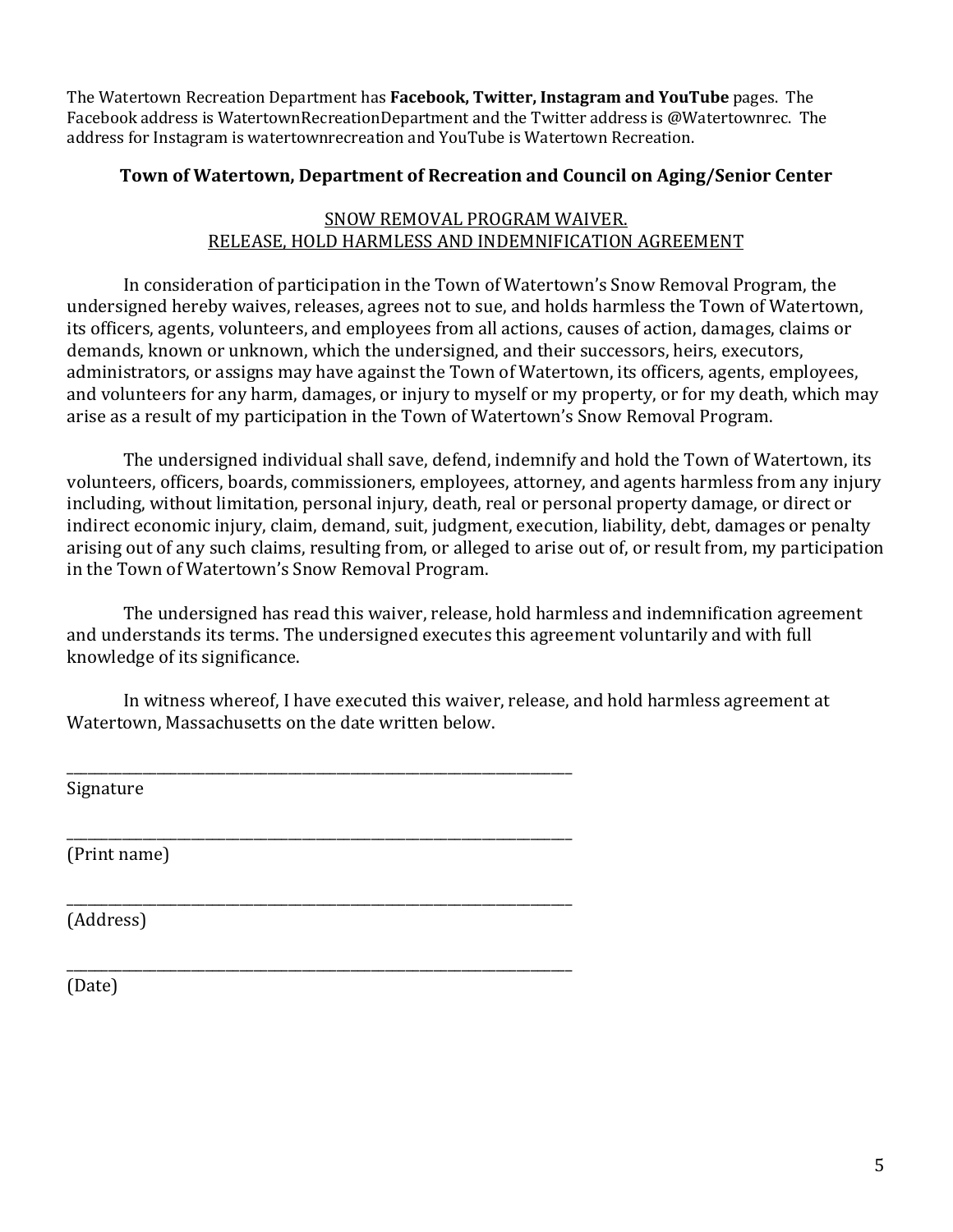### **Town of Watertown, Department of Recreation and Council on Aging/Senior Center Snow Shoveling Information for Students.**

Hello Middle School and High School Students and Parents,

First and foremost, thank you very much for your interest in helping our elderly and disabled residents by shoveling snow this winter. We want to send along this letter for additional information on the program and to set expectations for the students and parents.

Each year dozens of residents' struggle with snow removal. This can be due to age, disability or other health reasons. Watertown's aim is to help these residents by matching them with local students like you who will be assigned the job of shoveling the same resident's home for the duration of the winter. This helps both the resident maintain an active life and the neighborhood by keeping sidewalks usable for all.

The way the program will work:

- This year, thanks to a generous donation made by the Marshall Home Fund, students will have an opportunity to earn a stipend for their hard work. Students will receive a gift card of \$50.00 per season and community service credit through Watertown High School. If there is an exceptional amount of snow and funds allow, we will offer a second stipend of \$25.00 for extenuating circumstances.
- Students will be assigned a home (possibly with another student) near their own home and shall be responsible for shoveling that same property after each snowfall for the duration of the winter season.
- Students use their best judgment as to how long after the snowfall they shall conduct the shoveling, whether there is school or not. Please do your best to get there early, but school comes first.
- Students and their parents will be sent an email that contains their assignment and it will include the contact information for any other students who are assigned with them.
- **Parents and students need to reply to this initial email to confirm that they have received their assignment and understand their responsibilities this winter.**
- Parents and students should use this email to coordinate their times to shovel.
- Students are advised not to check in with the house. **STUDENTS SHALL NOT ENTER THE HOMES OF ANY RESIDENTS THEY ARE SHOVELING AT ANY TIME.** Do not accept anything from residents.
- If you are unable to shovel, for example due to sickness or vacation, please contact the Recreation Department and the other students in your group.
- Students who do not already have a shovel will be provided one upon request.
- Participation is contingent upon signing the program's waiver.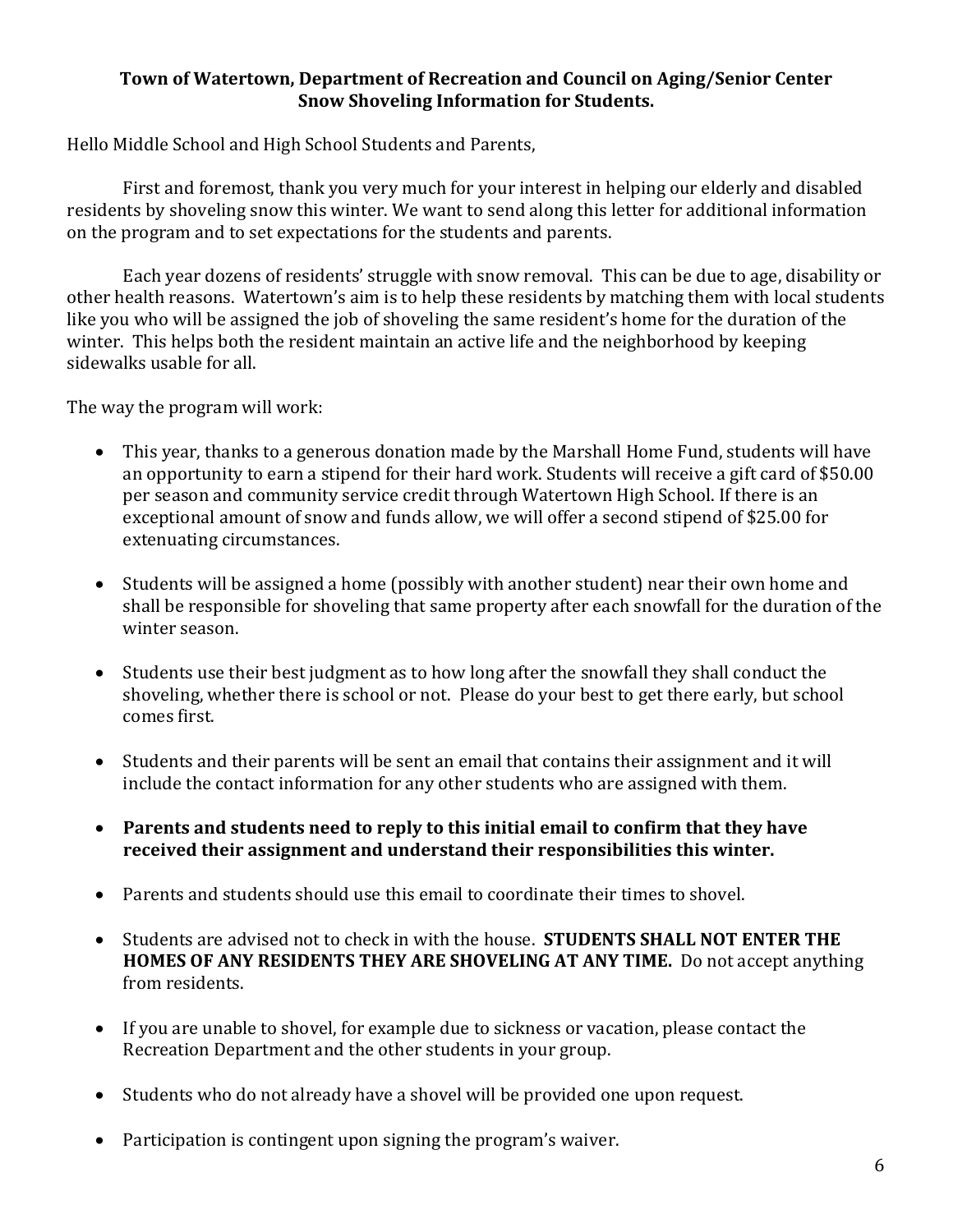Residents will also be informed not to invite students inside their homes, but it is worth mentioning a second time here that the job is just to shovel and no entrance into the homes is allowed. There is no need to check in with the residents. Please respectfully refuse if residents extend any other invitations.

The primary mode of communication for the program will be via email so please let me know if this is not the best way to be in contact with you or if there is an additional email address you would like me to add. Finally, if you need a shovel, please contact me as soon as possible and one will be provided for you.

We look forward to working with you this winter season and I will be in touch individually with more specific details. Feel free to contact us at any time with any questions and thank you again for helping our Watertown neighbors.

Sincerely,

Kind regards,

Peter Centola<br>
Recreation Director<br>
Council on Aging/Se Council on Aging/Senior Center Director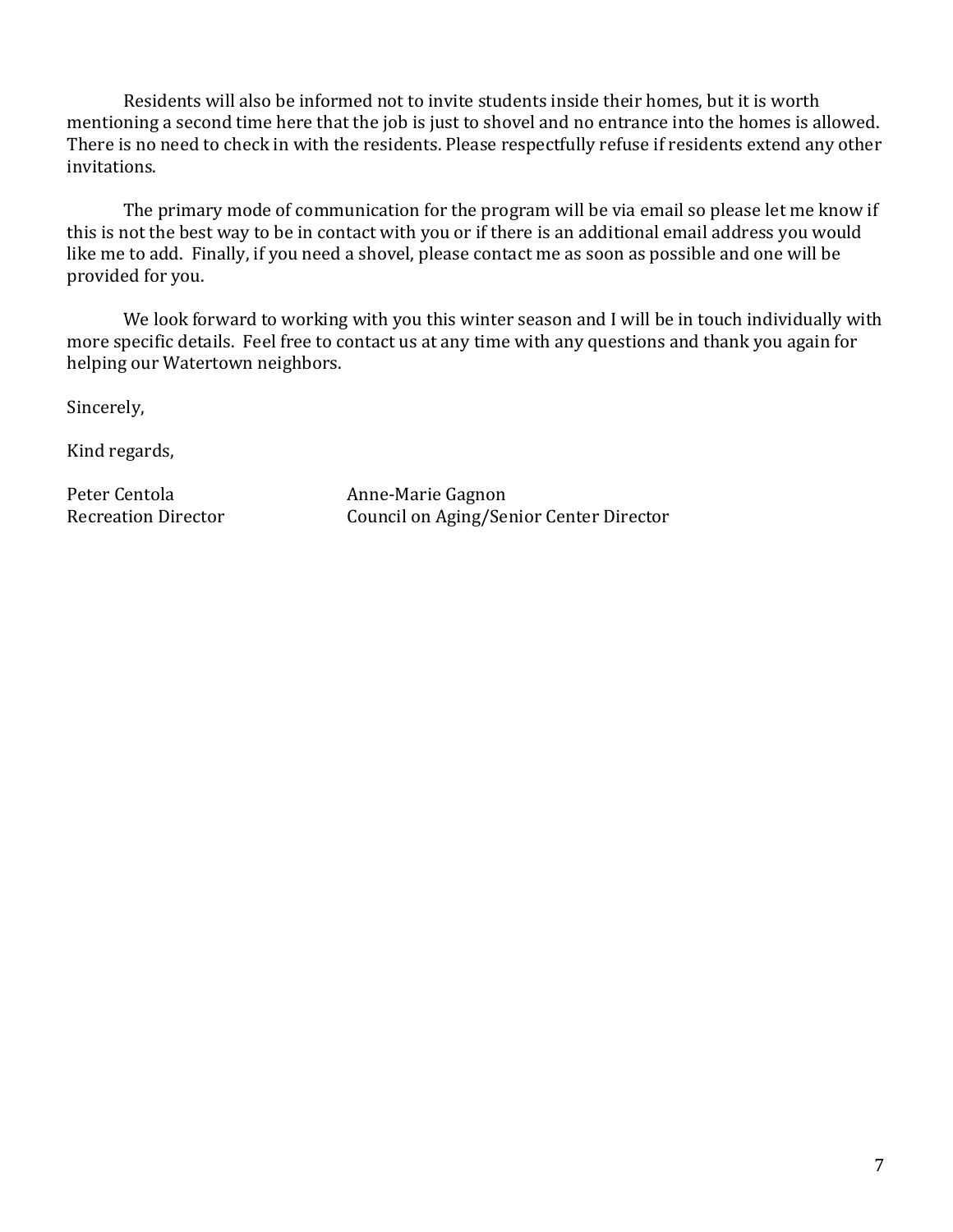### **Watertown Recreation Department**

149 Main Street - Watertown, MA 02472 Phone 617-972-6494 ● (F) 617-926-6129 recreation@watertown-ma.gov ● website: www.recreation.watertown-ma.gov

## **Student Application for Snow Removal Program**

| Girls and Boys Grades $6 - 12$           |
|------------------------------------------|
| Winter of 2021-2022                      |
| Earliest convenience after a snowstorm   |
| <b>Watertown Community Neighborhoods</b> |
|                                          |

### **To Register Online:**

Go to our website at www.recreation.watertown-ma.gov and select **"Online Registration"**

**Description:** Students will have the opportunity to earn a stipend and community service hours by clearing snow from main entrances, sidewalks, walkways and driveways for Watertown residents who are in need of assistance due to age, disability or other health reasons. The objective is to give students the chance to develop strong community spirit while earning a stipend and community service hours. Also, students who complete the program will be invited to an end of the year pizza party!

| <b>Watertown Recreation Department</b><br><b>Snow Removal Program</b><br><b>For Volunteers Grades 6-12</b>                                                                                                                                                                                                                                                                    |         |         |             |  |  |
|-------------------------------------------------------------------------------------------------------------------------------------------------------------------------------------------------------------------------------------------------------------------------------------------------------------------------------------------------------------------------------|---------|---------|-------------|--|--|
|                                                                                                                                                                                                                                                                                                                                                                               |         |         |             |  |  |
| School: _________________________Grade: _________ Age: _________ D.O.B. ____________ Gender: _____                                                                                                                                                                                                                                                                            |         |         |             |  |  |
|                                                                                                                                                                                                                                                                                                                                                                               |         |         |             |  |  |
|                                                                                                                                                                                                                                                                                                                                                                               |         |         |             |  |  |
| By completing the information below, I understand that I am interested in shoveling snow for<br>elderly and disabled Watertown residents. I understand that my contact information will be<br>provided to the resident needing assistance, the students assigned to my group, and the<br>Watertown Department of Recreation and the Watertown Council on Aging/Senior Center. |         |         |             |  |  |
|                                                                                                                                                                                                                                                                                                                                                                               |         |         |             |  |  |
|                                                                                                                                                                                                                                                                                                                                                                               |         | (Print) | (Signature) |  |  |
|                                                                                                                                                                                                                                                                                                                                                                               | (Print) |         | (Signature) |  |  |
|                                                                                                                                                                                                                                                                                                                                                                               |         |         |             |  |  |

**Please return your registration to the Watertown Recreation Office. Do not return it to the school department.**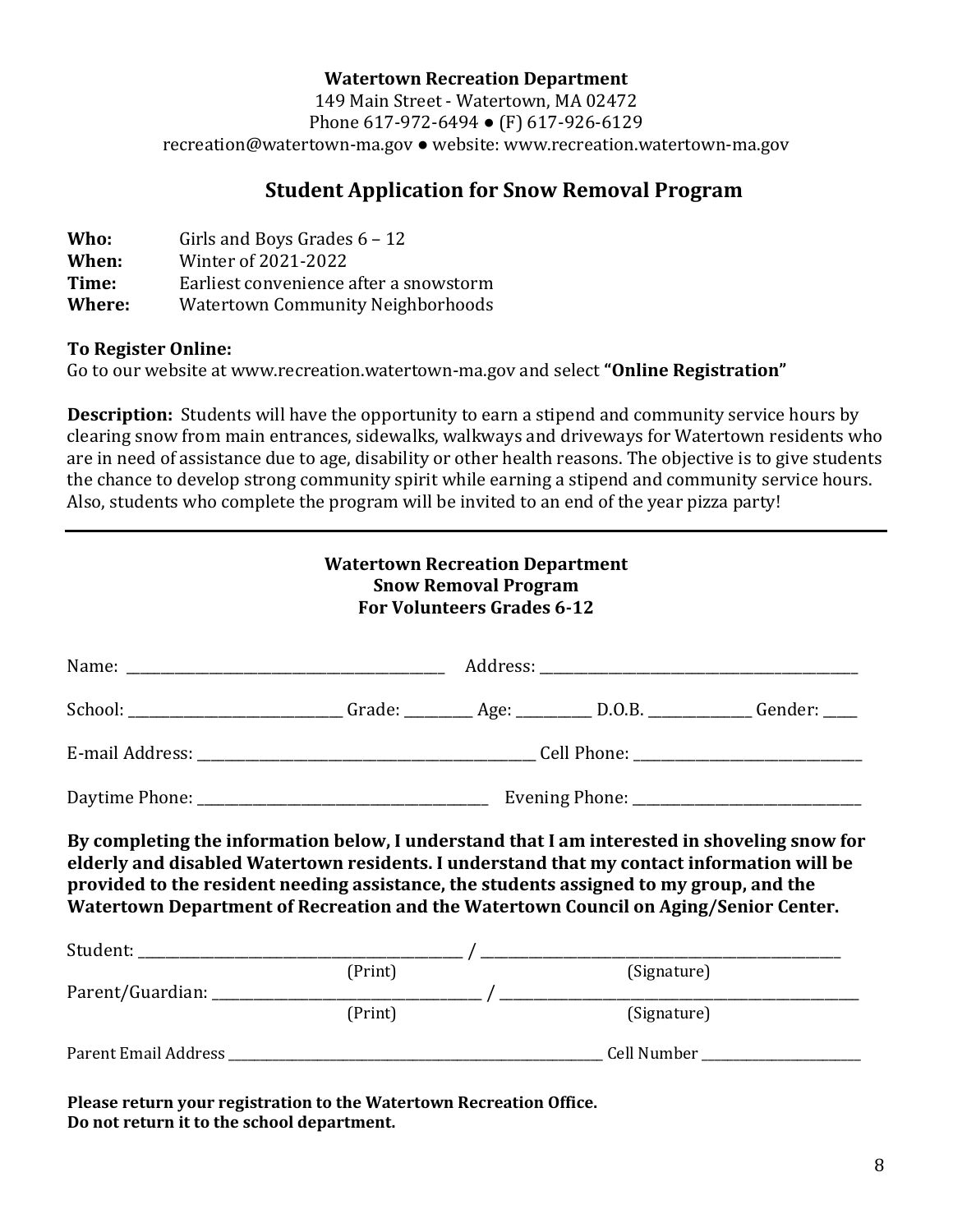### TOWN OF WATERTOWN RELEASE AND WAIVER OF LIABILITY, ASSUMPTION OF RISK, AND INDEMNITY AGREEMENT WITH PARENTAL CONSENT ("AGREEMENT")

IN CONSIDERATION of being permitted to participate in any way in the volunteer Snow Shoveling Program ("Activity") at any time during the current year (school year 2021-2022) I, for myself, my personal representatives, successors, assigns, heirs, and next of kin:

1. ACKNOWLEDGE, agree, and represent that I understand the nature of the Activity and that I am qualified, in good health, and in proper physical condition to participate in such Activity. I further agree and warrant that if, at any time, I believe the conditions to be unsafe, I will immediately discontinue further participation in the Activity.

2. **FULLY UNDERSTAND that: (a) THIS ACTIVITY INVOLVES INHERENT RISKS AND DANGERS OF SERIOUS BODILY INJURY, INCLUDING PERMANENT DISABILITY, PARALYSIS, AND DEATH ("Risks");** (b) these Risks and dangers may be caused by my own actions or inactions, the actions or inactions of others participating in the Activity, the conditions in which the Activity takes place, or the actions or inactions of the "RELEASEES" named below; (c) there may be OTHER RISKS or SOCIAL AND ECONOMIC LOSSES either not known to me or not readily foreseeable at this time; and I FULLY ACCEPT AND ASSUME ALL SUCH RISKS AND ALL RESPONSIBILITY FOR LOSSES, COSTS, AND DAMAGES I incur as a result of my participation, or that of the minor, in the Activity.

3. HEREBY RELEASE, DISCHARGE, AND COVENANT NOT TO SUE the sanctioning organization(s), including the Town of Watertown, the Watertown School Department. The Watertown Recreation Department, their administrators, directors, agents, officers, members, volunteers, and employees, other participants, officials, rescue personnel, sponsors, advertisers, owners and lessees of Premises on which the Activity is conducted, (each of the forgoing shall be considered one of the RELEASEES herein) FROM ALL LIABILITY, CLAIMS, DEMANDS, LOSSES, OR DAMAGES ON ANY ACCOUNT CAUSED, OR ALLEGED TO BE CAUSED, IN WHOLE OR IN PART BY THE ACTIONS, OMISSIONS, OR NEGLIGENCE OF THE RELEASEES OR OTHERWISE, INCLUDING RESCUE OPERATIONS; AND I FURTHER AGREE that if, despite this RELEASE AND WAIVER OF LIABILITY, ASSUMPTION OF RISK, AND INDEMNITY AGREEMENT I, or anyone on my behalf, makes a claim against any of the RELEASEES, I WILL INDEMNIFY, SAVE, AND HOLD HARMLESS EACH OF THE RELEASEES from any litigation expenses, attorney fees, loss, liability, damage, or cost which may be incurred as the result of such claim.

I ACKNOWLEDGE THAT I HAVE READ THIS AGREEMENT AND FULLY UNDERSTAND ITS TERMS, UNDERSTAND THAT I HAVE GIVEN UP SUBSTANTIAL RIGHTS BY SIGNING IT, HAVE SIGNED IT FREELY AND WITHOUT ANY INDUCEMENT OR ASSURANCE OF ANY NATURE, AND I INTEND IT TO BE A COMPLETE AND UNCONDITIONAL RELEASE OF ALL LIABILITY TO THE GREATEST EXTENT ALLOWED BY LAW AND AGREE THAT IF ANY PORTION OF THIS AGREEMENT IS HELD TO BE INVALID, THE BALANCE, NOTWITHSTANDING, SHALL CONTINUE IN FULL FORCE AND EFFECT.